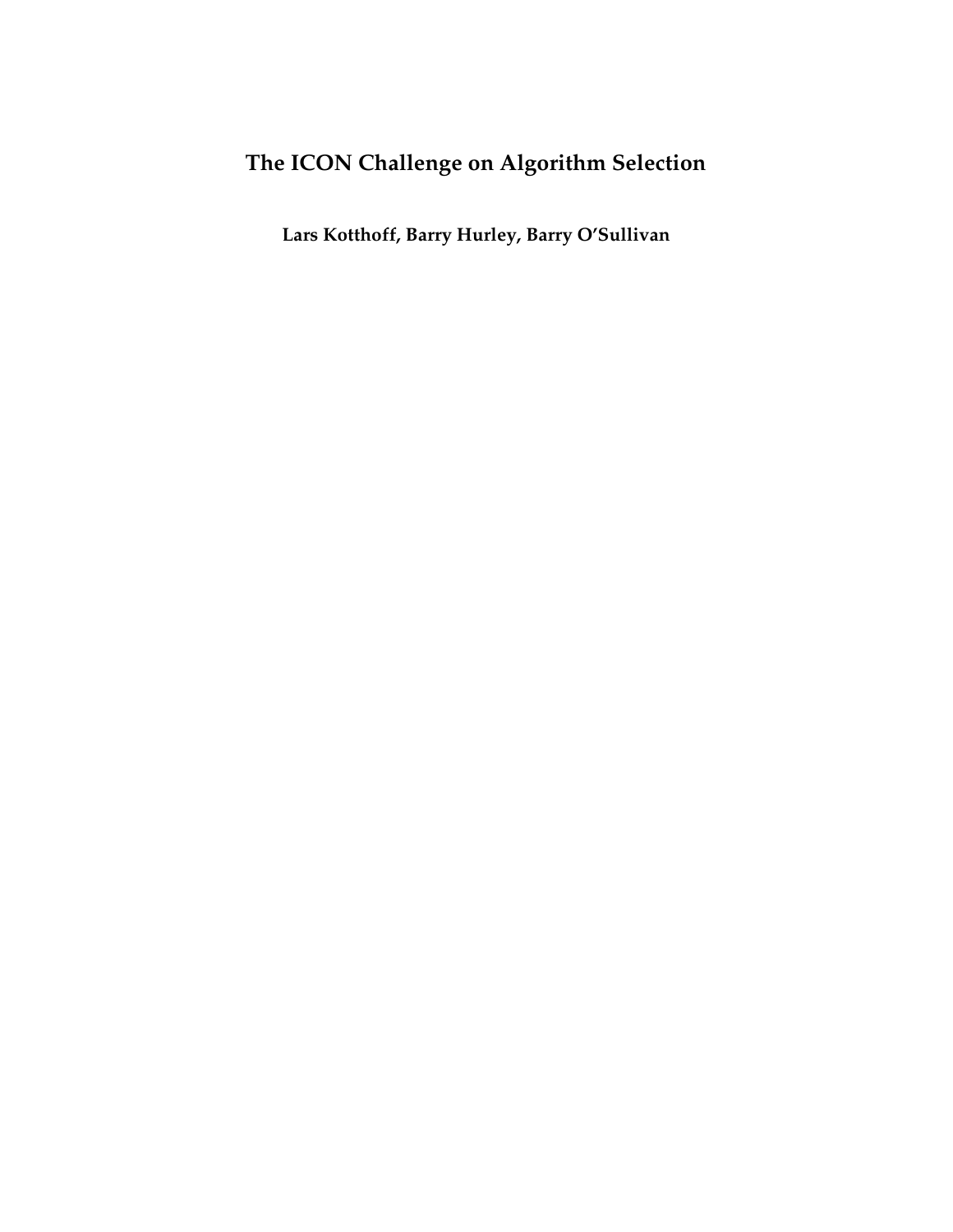Algorithm selection is of increasing practical relevance in a variety applications. Many approaches have been proposed in the literature, but their evaluations are often not comparable, making it hard to judge which approaches work best. The ICON Challenge on Algorithm Selection objectively evaluated many prominent approaches from the literature, making them directly comparable for the first time. The results show that there is still room for improvement, even for the very best approaches.

In many areas of AI decades of research have resulted in many different approaches to solving similar problems. These different approaches exhibit different performance characteristics on different problem types, and it is usually unclear when to choose which approach. This is known as the algorithm selection problem [\(Rice 1976\)](#page-3-0).

The challenge of algorithm selection in practice has led to the development of various data-driven, automated solutions to it. Machine learning techniques are used to transparently select the most appropriate algorithm for the problem at hand [\(O'Mahony et al. 2008;](#page-3-1)

[Hurley et al. 2014;](#page-3-2)

[Xu et al. 2008\)](#page-3-3). Such systems have demonstrated that significant performance improvements can be achieved over using just a single approach. The interested reader is referred to a recent survey for more information [\(Kotthoff 2014\)](#page-3-4).

There are many different approaches to solving the algorithm selection problem. While the majority of these have been evaluated empirically in the literature, such evaluations often use different data sets, different performance measures, and different experimental setups. The results are not directly comparable and do not provide a clear picture of the state of the art.

The ICON Challenge on Algorithm Selection provided the first comprehensive, objective evaluation of several state-of-the-art approaches. Its results gave an overview of the state of the art at the time of the competition, highlighting the strengths and weaknesses of different approaches.

#### **Challenge Setting**

The challenge leveraged the ASlib benchmark library for algorithm selection [\(Bischl et al. 2016\)](#page-3-5). We used thirteen scenarios, drawn from prominent publications, in release 1.0. They represent a number of important AI application areas, including SAT, CSP, QBF, ASP, and heuristic search.

Challenge participants were required to output a schedule of algorithms to run for each problem instance in a scenario. They were allowed to specify: (a) a list of scenarios to run on; (b) the problem features they wanted their submission to have access to (feature computation incurs a cost that may reduce overall performance; and (c) an algorithm to run as presolver for a small amount of time, thereby reducing the overhead of feature computation and the selection process on easy instances. Since the ASlib dataset is public and was available to contestants before they submitted their system, the submissions were trained on ten different bootstrap samples of a scenario and evaluated on the remaining data.

All submissions were required to provide the full source code, with instructions on how to run the system. The submissions, full details of the challenge, along with detailed results and all data used in the evaluation, are available at [http://challenge.icon-fet.eu/.](http://challenge.icon-fet.eu/)

### **Results and Discussion**

The challenge received a total of eight submissions from four different groups of researchers comprising fifteen people. Participants were based in four different countries on two continents. In alphabetical order, the submitted systems were ASAP kNN, ASAP RF, autofolio, flexfolio-schedules, sunny, sunny-presolv, zilla, and zillafolio.

The overall winner of the ICON challenge was zilla, based on the prominent SATzilla [\(Xu et al. 2008\)](#page-3-3) system. The ASAP RF system received an honourable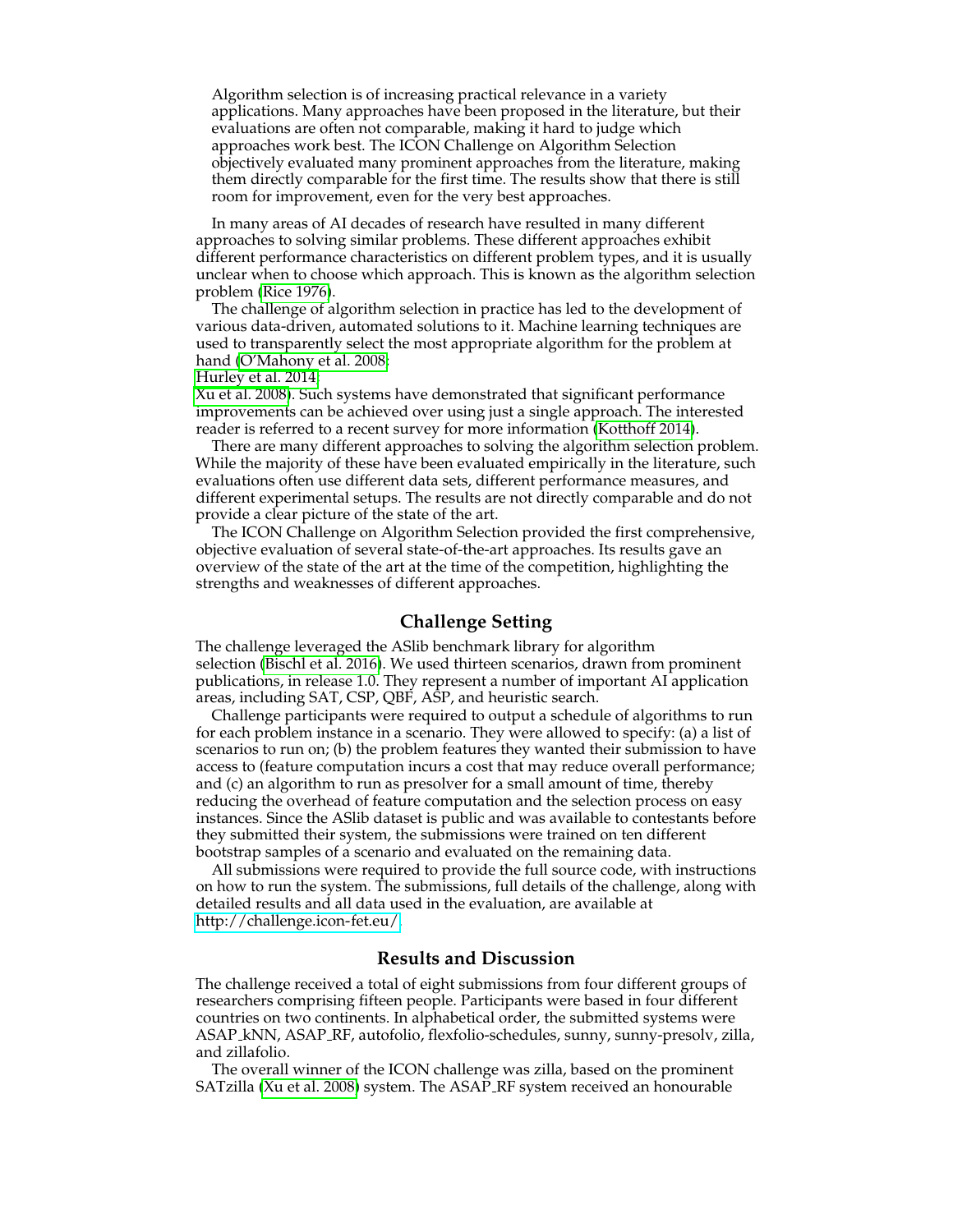<span id="page-2-0"></span>Table 1: Submission ranking.

|                | System              | Total score |
|----------------|---------------------|-------------|
| 1              | zilla               | 0.36603     |
| $\overline{2}$ | zillafolio          | 0.37021     |
| 3              | autofolio           | 0.39083     |
| 4              | <b>ASAP_RF</b>      | 0.41603     |
| 5              | <b>ASAP kNN</b>     | 0.42318     |
| 6              | flexfolio-schedules | 0.44251     |
| 7              | sunny               | 0.48259     |
|                | sunny-presolv       | 0.48488     |

mention as a new system that had not been described in the literature before and outperformed all other submissions on some of the ASlib scenarios.

Table [1](#page-2-0) shows the final ranking. Scores were aggregated over all scenarios and samples, with 0 corresponding to perfect predictions where on each problem instance the optimal algorithm is chosen (oracle) and 1 corresponding to a static predictor that chooses the overall best algorithm on each problem instance (single best).

All submissions achieve significant performance improvements over always choosing a single algorithm. The scores of the top-ranked approaches are very close, and in practice all of them will likely achieve good performance.

Nevertheless, there is scope for improvement. Even the best approach is still far away from being a perfect predictor. Especially the industrial SAT scenarios turned out to be challenging, with many systems not even achieving the performance of the single best solver. Detailed results are presented in [\(Kotthoff 2015\)](#page-3-6).

#### **Acknowledgements**

We would like to thank all the participants for taking the time to prepare submissions and their help in getting them to run; in alphabetical order: Alex Fréchette, Chris Cameron, David Bergdoll, Fabio Biselli, François Gonard, Frank Hutter, Holger Hoos, Jacopo Mauro, Kevin Leyton-Brown, Marc Schoenauer, Marius Lindauer, Michele Sebag, Roberto Amadini, Tong Liu, and Torsten Schaub. ` We thank Barry Hurley for setting up and maintaining the submission website and Luc De Raedt, Siegfried Nijssen, Benjamin Negrevergne, Behrouz Babaki, Bernd Bischl, and Marius Lindauer for feedback on the design of the challenge.

This work was in part supported by EU FP7 FET project 284715 (ICON). We thank Microsoft Azure and the BETA lab at the University of British Columbia for the provision of computational resources.

#### **About the authors**

Lars Kotthoff is a postdoctoral researcher at the University of British Columbia, Vancouver, Canada, where he works on automated algorithm configuration and selection, and uses optimisation techniques for data mining and machine learning. He previously held a postdoctoral appointment at Insight Centre for Data Analytics, Cork, Ireland, and completed his PhD work at the University of St Andrews, Scotland.

Barry Hurley is a Ph.D. student in the Insight Centre for Data Analytics at University College Cork. His research considers the exploitation of machine learning for solving combinatorial decision and optimisation problems.

Barry O'Sullivan serves as Director of the Insight Centre for Data Analytics and Professor in the Department of Computer Science at University College Cork. Professor O'Sullivan was elected a Fellow of ECCAI, the European Coordinating Committee for Artificial Intelligence (ECCAI), and a Senior Member of AAAI, the Association for the Advancement of Artificial Intelligence, in 2012.